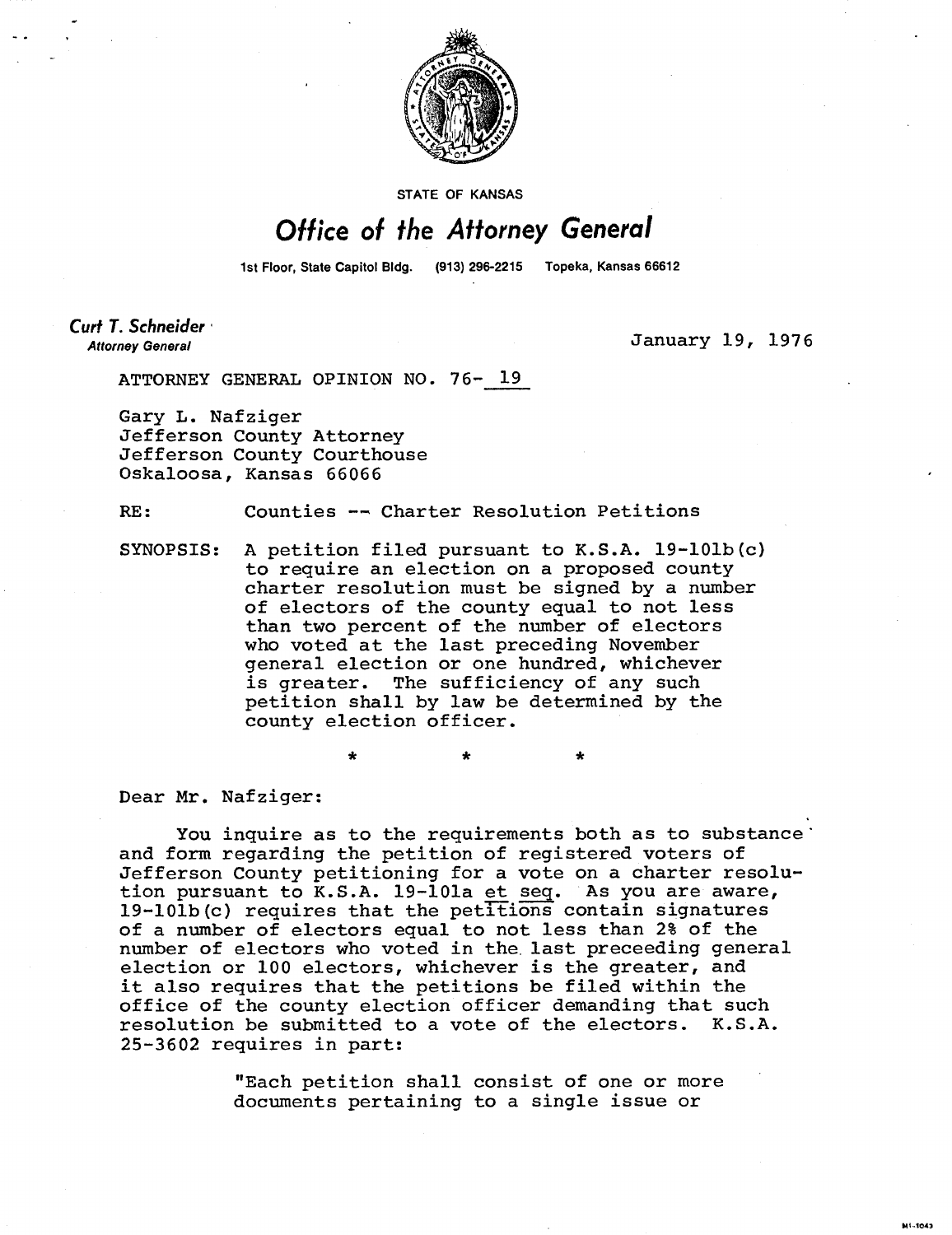**proposition under one distinct title, and such document shall be filed with the county election officer or other official, such filing to be made at one time all in one group."** 

## **K.S.A. 25-3604 requires:**

 **"In counties, cities, school districts and other municipalities, or part thereof, where registration of voters is required in the entire territory thereof, the signatures to petitions which assert that the petitioners are "legally qualified electors" or words of like effect in conformity with the applicable statute shall be accepted, by the officer determining the sufficiency of petition signatures, as proper signatures, so long as persons of the same names or ones of such similarity as to reasonably appear to be the same persons are contained in the registration books, and so long as the address of the petitioner is furnished, unless such official has reasonable evidence that the asserted signature of the person it purports to be, or that the signature though genuine is not the signature of a duly qualified elector. The secretary of state shall adopt rules and regulations for the guidance of county election officers and other officers as specified by law in making determination under this section of sufficient similarity of names on petitions and names in registration books."** 

**Signatures on the petition shall be checked against signatures appearing in the registration books at the time of filing the petition. I am enclosing a copy of Article 28 of regulations adopted by the Secretary of State, effective January 1, 1972, regarding sufficiency of petitions.** 

**You also inquire what governmental body, public official, or judicial authority is vested with the duty, authority and obligation to determine the sufficiency of any petition so submitted. K.S.A. 25-3601 provides that the "sufficiency of each signature and the number thereof on any such petition" shall be determined by the county election officer.**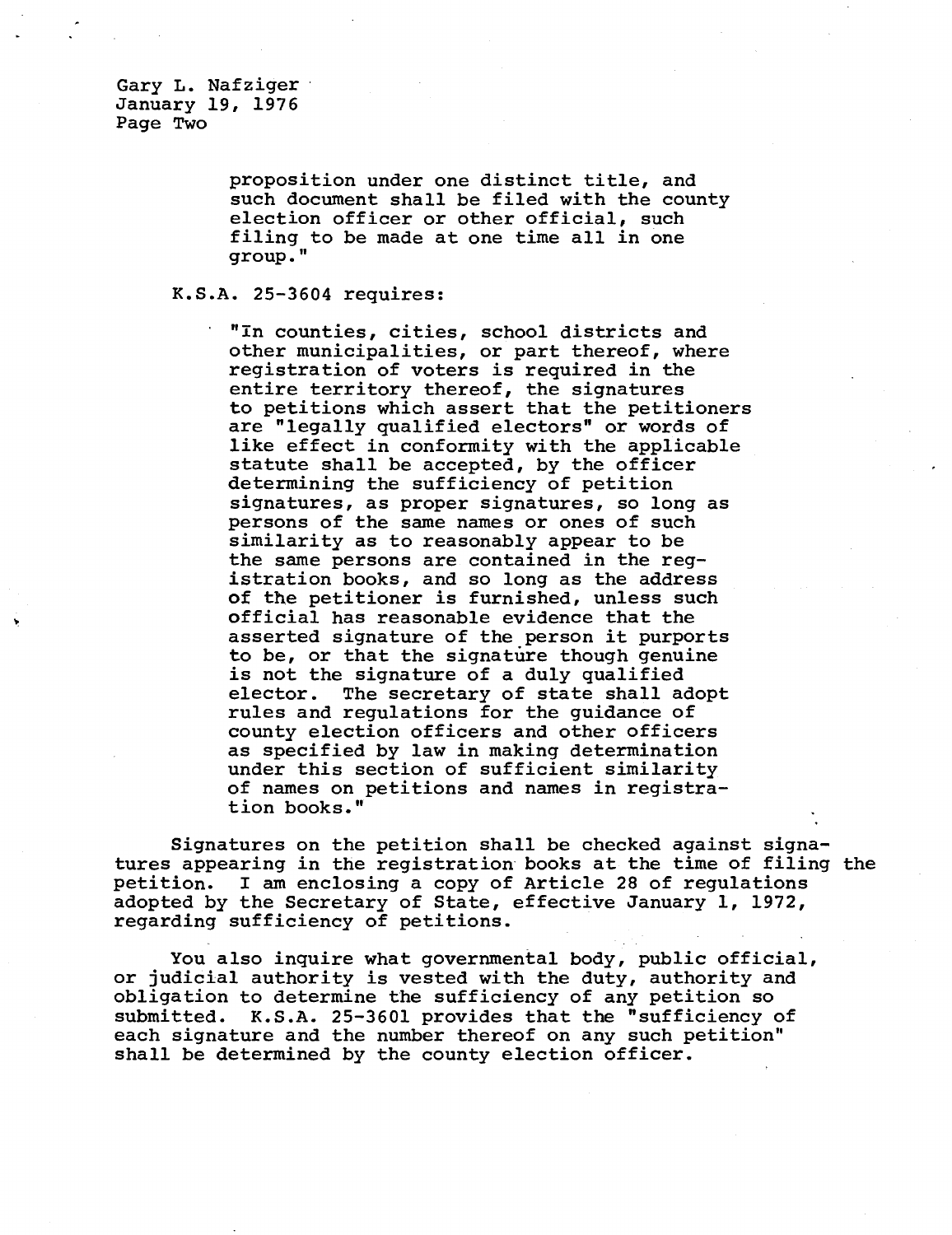Gary L. Nafziger January 19, 1976 Page Three

K.S.A. 25-2303, designation of county election officer and deputies definition adopted by reference. K.S.A. 25-2303 states in part:

> "The officer responsible for administrating the provisions of this act shall be the county election officer. "County election officer" means the election commissioner in counties having an election commissioner, and the county clerk in counties which do not have an election commissioner."

The answer to your question, then, is that the county clerk in Jefferson County would be the county election officer as provided for in K.S.A. 25-2303.

Very truly yours,

CURT T. SCHNEIDER Attorney General

CTS:TWR:en

Enclosure